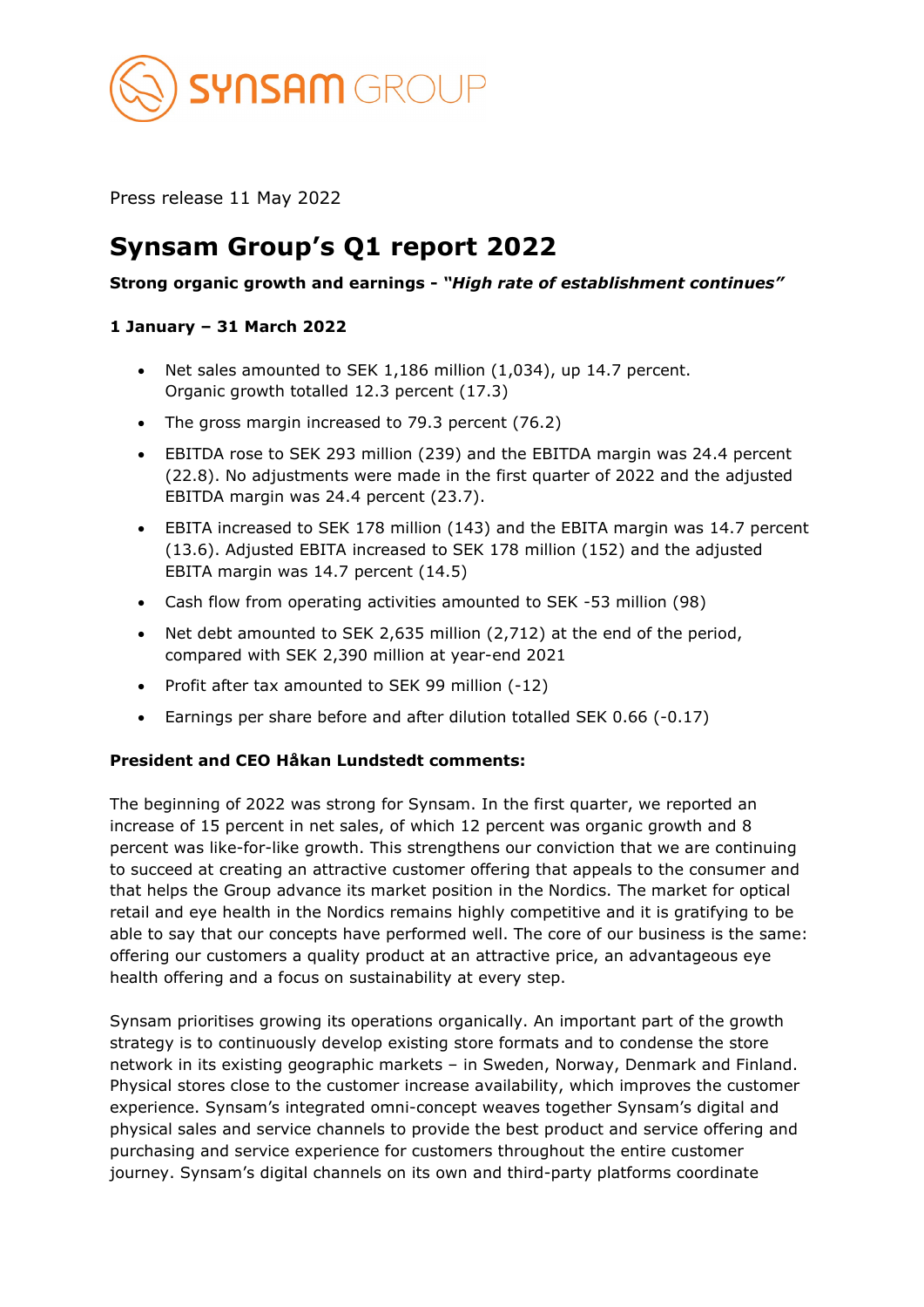

seamlessly with Synsam's network of stores. Customer focus is the core of our omnichannel strategy. The potential for increased store penetration is considered good and in the first quarter of 2022, nine new stores were opened in the Group, meaning that the increased rate of establishment that started in the fourth quarter of 2021 has been continued. Opportunities for expansion in the Finnish market were particularly advantageous, which contributed to the establishment of six new stores in the first quarter of 2022 from a base of 37 stores operating at the end of 2021. This is considered a strong store expansion for a single quarter. Synsam remains committed to its goal of opening 90 new directly owned stores within a three-year period, and the assessment is that nine to 12 stores will open during the second quarter of 2022.

### QUICKLY GROWING SUBSCRIPTION SERVICE

Sales of Synsam's quickly growing spectacles subscription service, Synsam Lifestyle™, grew 18 percent in the first quarter compared with the year-earlier period, and at the end of the quarter there were approximately 419,000 active customers in Synsam Lifestyle™. The offering continues to be a powerful driving force behind the company's sales, growth and profitability, while the transactions enable an ongoing interaction with customers that increases customer value and add-on sales. I would go so far as to say that subscription transactions are an even more attractive option, and are better suited to their purpose, during times of greater economic uncertainty since the concept provides security for customers who would like to have control over their monthly expenses. Subscriptions for spectacles also meet a basic medical need. The subscription format is constantly being developed to attract new customers and take specific customer groups' preferences into account. The next generation, Lifestyle 5.0, will launch in summer 2022.

#### FOCUS ON INNOVATION AND A SUSTAINABLE BUSINESS

On 17 August, Synsam will open its own production unit and innovation centre in Östersund. Work to complete the factory to start test production in the spring and employee recruitment ramped up during the quarter, which had an impact of SEK 2 million on earnings for the quarter. The total investment in the facility is expected to amount to SEK 100 million over a five-year period. Strategic investments in the quarter amounted to SEK 12 million, the majority of which comprise investments in this facility. Bringing production of the company's own House Brand spectacles to Sweden will shorten production lead times and increase our ability to influence and change the product offering. Establishing own production will also increase Synsam's control over the entire value chain and reduce its dependence on external suppliers. In addition to creating a better range and a more appealing offering for customers, local production is an important part of Synsam's sustainability strategy. The facility will be operated with a focus on sustainable production and product design and with a closed-loop approach which, in combination with an increased number of customers in Synsam Lifestyle™, will result in even more spectacles and frames being reused, thereby strengthening Synsam's Recycling Outlets and enabling continued expansion.

It is fantastic to see how Synsam's Recycling Outlets have both broadened Synsam's target group and strengthened the offering, primarily within in lower price points, as well as how well the new stores have performed. The concept was launched in Denmark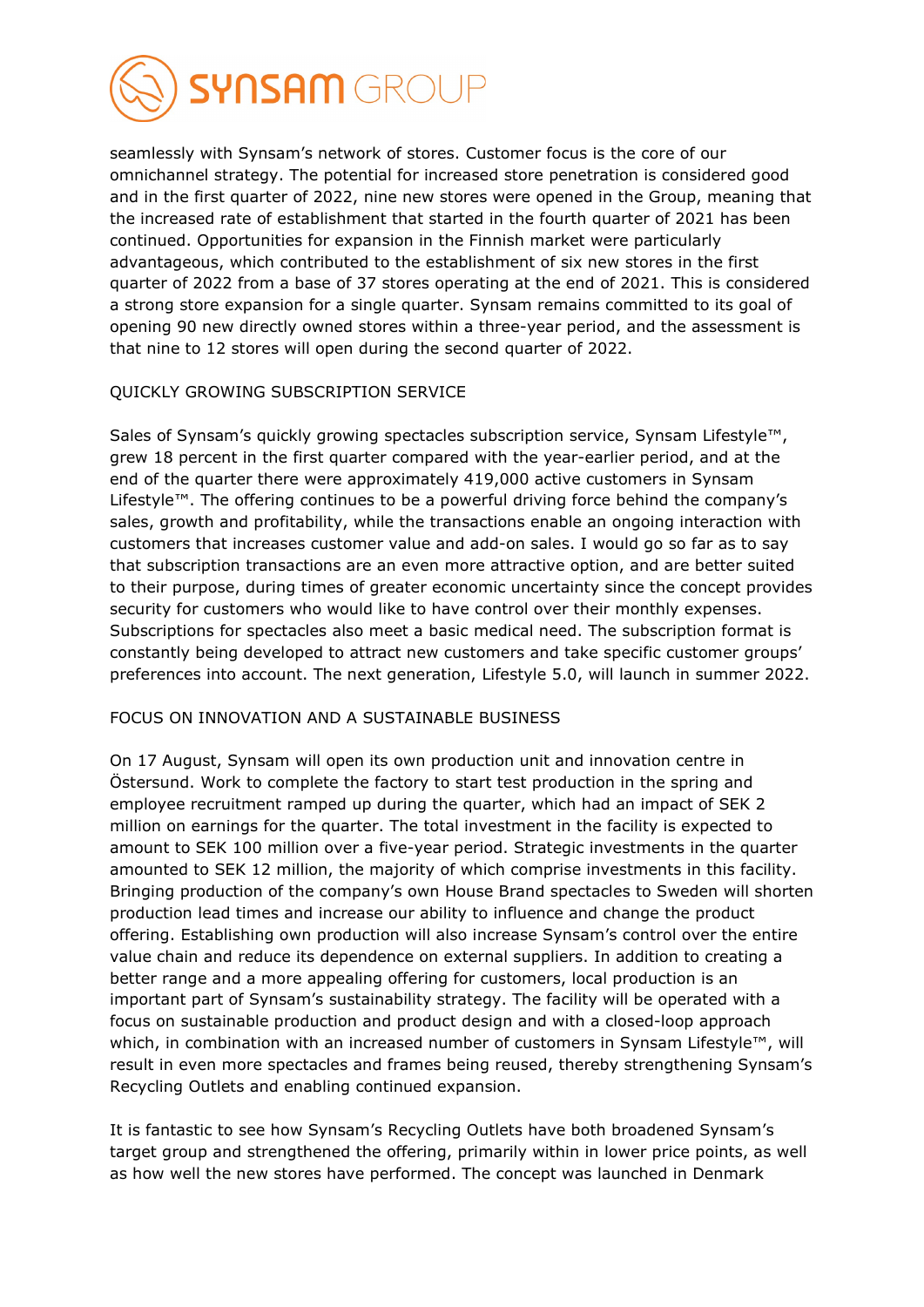

during the quarter while two additional stores were established in Sweden and two in Finland. This means that we had a total of 14 Synsam Recycling Outlets at the end of the quarter.

## FOCUS ON GROWTH WITH RETAINED PROFITABILITY

Synsam reported a high level of sales growth and an improved profitability trend in the first quarter of 2022. Earnings before depreciation and amortisation (EBITDA) increased by 23 percent to SEK 293 million during the quarter and earnings after depreciation of tangible non-current assets (EBITA) increased by approximately 24 percent. Reporting a high level of organic growth in combination with a significant improvement in earnings in a quarter where the market was characterised by cost inflation as well as transportation and purchasing challenges is something I'm proud of. Developments in Ukraine and the geopolitical uncertainty created by the war affect all of us every day, but Synsam's operations have not yet been affected by the conflict, either directly or indirectly. To ensure an acceptable level of service for our customers and to be prepared for any interruptions to deliveries, we have increased our buffer inventory. Synsam's own production unit and innovation centre in Östersund will also reduce the risk of any future delivery interruptions. The rising inflation around the world has not yet had a material impact on Synsam, but we are prepared to respond to ensure profitability if that should change. Operating costs for the quarter, however, increased compared with the yearearlier period, due in part to investments in increased optician capacity, increased energy costs with an impact of SEK 5 million, and the establishment of new stores as well as our production unit and innovation centre in Östersund.

Synsam has high ambitions for future growth and profitability. The goal over the medium term is to post organic growth of 8 to 12 percent, with an adjusted EBITDA margin of 25 percent or higher. Our focus is on growth and taking advantage of the opportunities for expansion we see in the market while retaining good profitability. By investing and prioritising growth, we contribute to developing the leading lifestyle company within optical retail and eye health in the Nordic region."

## **Presentation of the report in Swedish at 09.00 CEST today**

- **Place:** Webcast with teleconference.
- **Speakers**: President and CEO Håkan Lundstedt and CFO Per Hedblom.
- Registration for participation in webcast with teleconference: <https://financialhearings.com/event/43976>

## **Presentation of the report in English at 10.30 CEST today**

- **Place:** Webcast with teleconference.
- Registration for participation in webcast with teleconference: <https://financialhearings.com/event/44270>

The presentation material will be available on the website at 08.00 CEST today. [www.synsamgroup.com/en/investor-relations/](http://www.synsamgroup.com/en/investor-relations/)